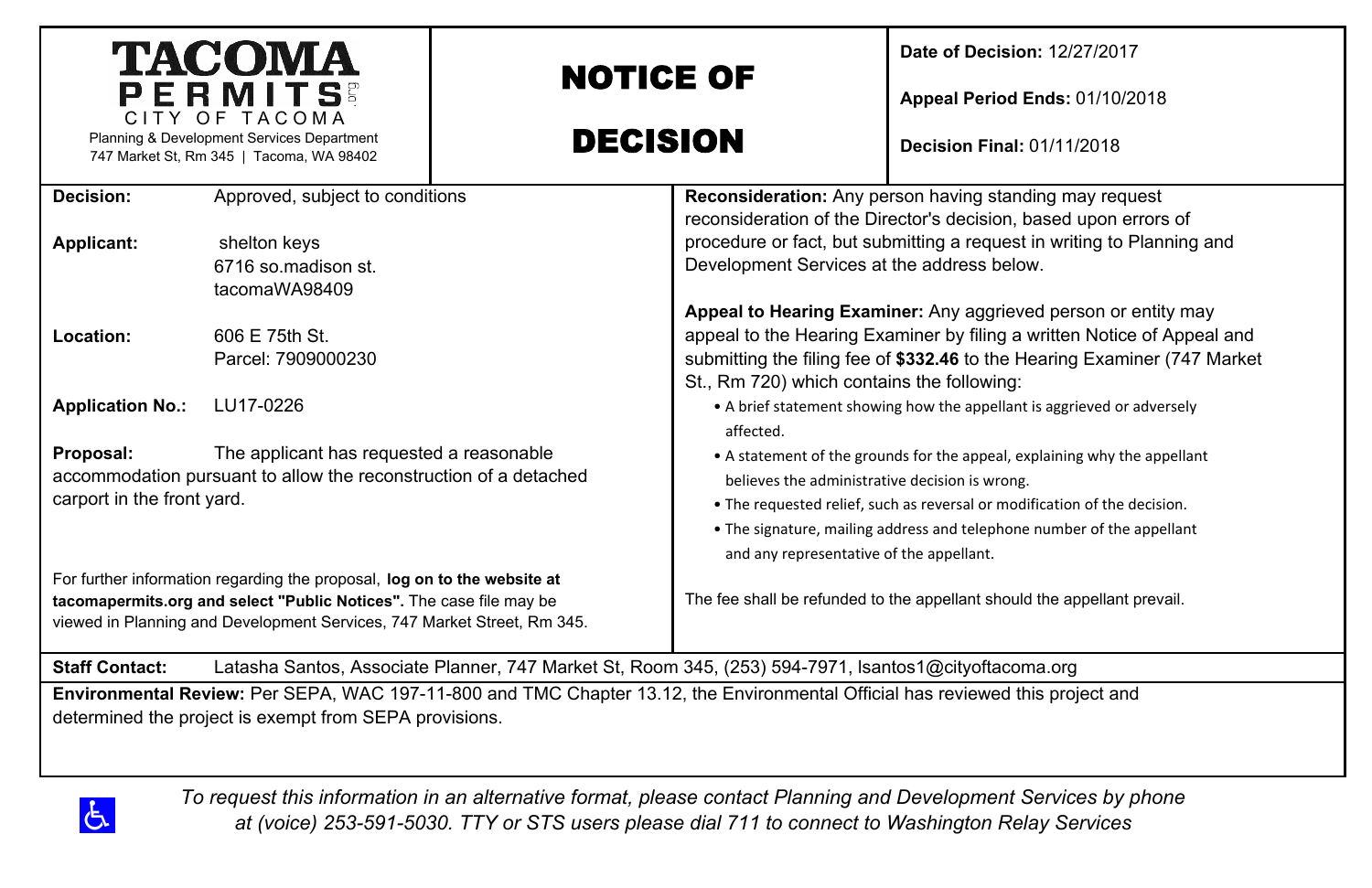

**City of Tacoma** Planning and Development **Report and Decision** 

# **REASONABLE ACCOMMODATION APPLICATION FOR:**

**FILE NO.: LU17-0226** 

Mai Dixon 606 E 75h St. Tacoma, WA 98404

**SUBJECT: Request for Reasonable Accommodation** LU17-0226 **File Number:** 606 E 75th St. **Site Address:** 7909000230 **Parcel Number:** 

#### **SUMMARY OF REQUEST:**

The applicant has requested a reasonable accommodation pursuant to Tacoma Municipal Code (TMC) 13.06.100. F.5, which requires detached accessory strucutres to be located behind the front wall line of the main structure on a lot. Specifically, the applicant requests that the City allow an approximately 14X12' detached carport be re-constructed in the front yard, along the northern property line adjacent to E 75<sup>th</sup> St.

# **LOCATION:**

The site is located at 606 E 75<sup>th</sup> St., Parcel Number 7909000230

#### **DECISION:**

The request for a reasonable accommodation is hereby APPROVED, subject to conditions.

#### **SUMMARY OF RECORD**

The following attachments and exhibits constitute the administrative record:

Attachments:

Attachment "A": Site plan

Attachment "B": Letter from Benjamin O. Dy, MD

# **FINDINGS OF FACT**

#### Proposal:

- 1. The applicant requests a reasonable accommodation to allow the re-construction of a detached carport in the front yard.
- 2. The existing vehicular access is located in the front of the subject site along  $E 75<sup>th</sup>$  St; no change is proposed to the access or driveway.
- 3. The applicant has submitted a site plan (Attachment "A") indicating that the proposed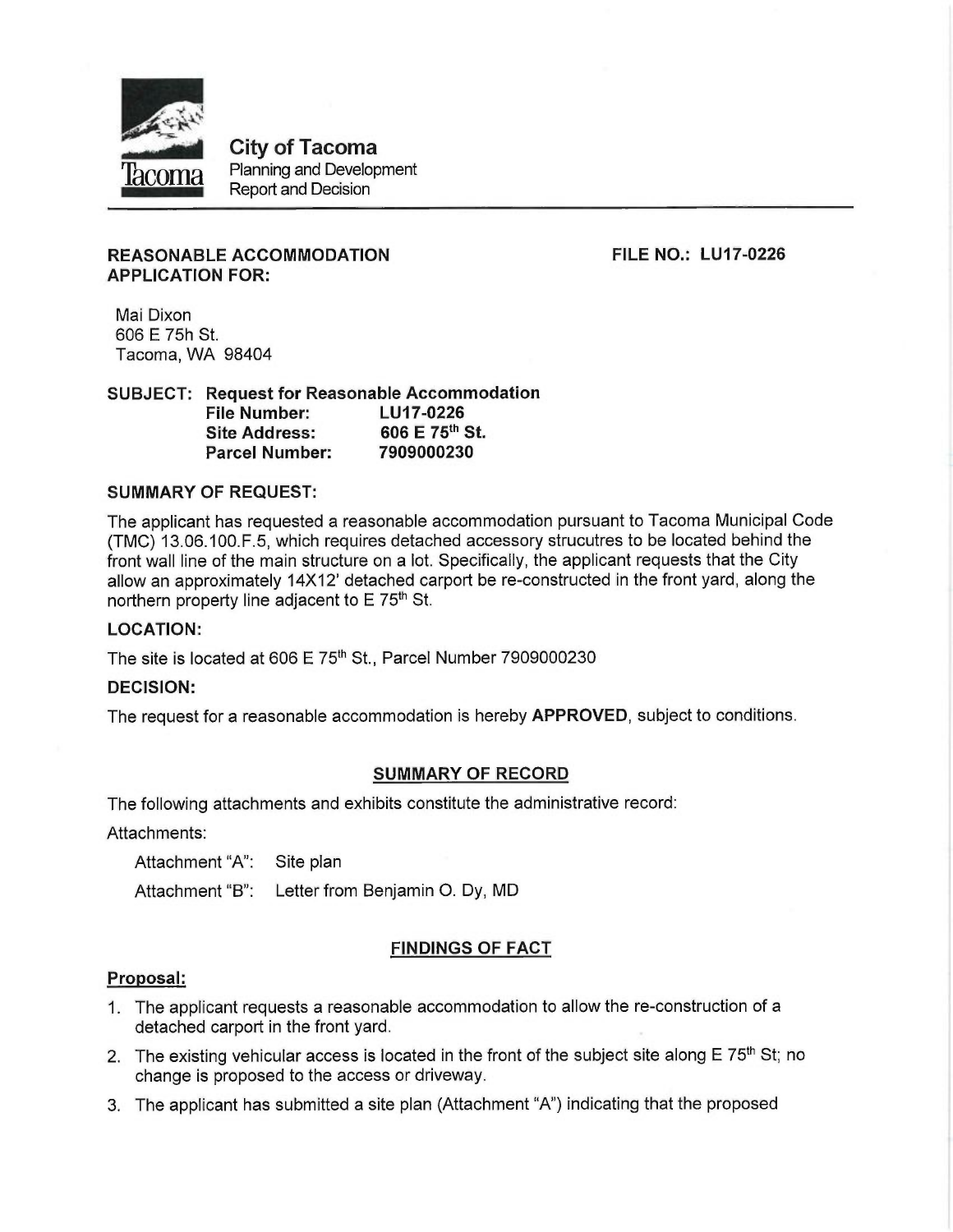structure would be located in front yard and built up to the north front property line.

4. The applicant submitted a letter (Attachment "B") from Benjamin O. Dy, MD, detailing the medical conditions that affect Ms. Dixon's stability and ability to walk. The letter states that the applicant "needs her carport and its canopy to keep her walkway dry and prevents her from sliding and falling and sustaining serious injury".

# **Project Site:**

- 5. The site is located within the "R-2" Single-Family Dwelling District.
- 6. The site is within the South End Neighborhood Council area.
- 7. Rear access is not available, as the rear property line abuts the side property line of the adjacent parcel 7909000210 (7509 E. F St.)
- 8. The site is developed with a single family residence built in 1976.

# **Surrounding Area:**

9. The surrounding properties are primarily developed with single family residences or vacant. undeveloped parcels.

10. The zoning for all adjacent parcels is also R-2.

# **Applicable Regulations and Policies:**

- 11. TMC Section 13.05.030.D. Reasonable Accommodation: Any person claiming to have a handicap, or someone acting on his or her behalf, who wishes to be excused from an otherwise applicable requirement of this Land Use Code under the Fair Housing Amendments Act of 1988, 42 USC § 3604(f)(3)(b), or the Washington Law Against Discrimination, Chapter 49.60 RCW, must provide the Director with verifiable documentation of handicap eligibility and need for accommodation. The Director shall act promptly on the request for accommodation. If handicap eligibility and need for accommodation are demonstrated, the Director shall approve an accommodation, which may include granting an exception to the provisions of this Code.
- 12. TMC Section 13.06.100. F.5: Detached accessory buildings shall be located behind the front wall line of the main building on a lot, and shall not be located in the required side yard setback area of the main building.

# **CONCLUSIONS1**

- 1. Based on the above facts, the applicant has proven an identifiable handicap. Further, there is an identifiable relationship between the requested accommodation and the applicant's particular disabilitites. See Findings of Fact 4.
- 2. The written decision to grant or deny a request for reasonable accommodation will be consistent with the Acts and shall be based on consideration of the following factors, with or without conditions:
	- a) The requested accommodation is necessary to make specific housing available to a disabled person;
	- b) The housing will be used by a disabled person;
	- c) The requested accommodation would not require a fundamental alteration in the nature of a City program or law, including land use and zoning; and

<sup>&</sup>lt;sup>1</sup> Conclusions are based upon the applicable criteria and standards set forth in the *Tacoma Municipal Code (TMC)*, the policies of the Comprehensive Plan, and the Attachments and Exhibits listed herein. Any conclusion of law hereinafter stated which may be deemed a finding of fact herein is hereby adopted as such.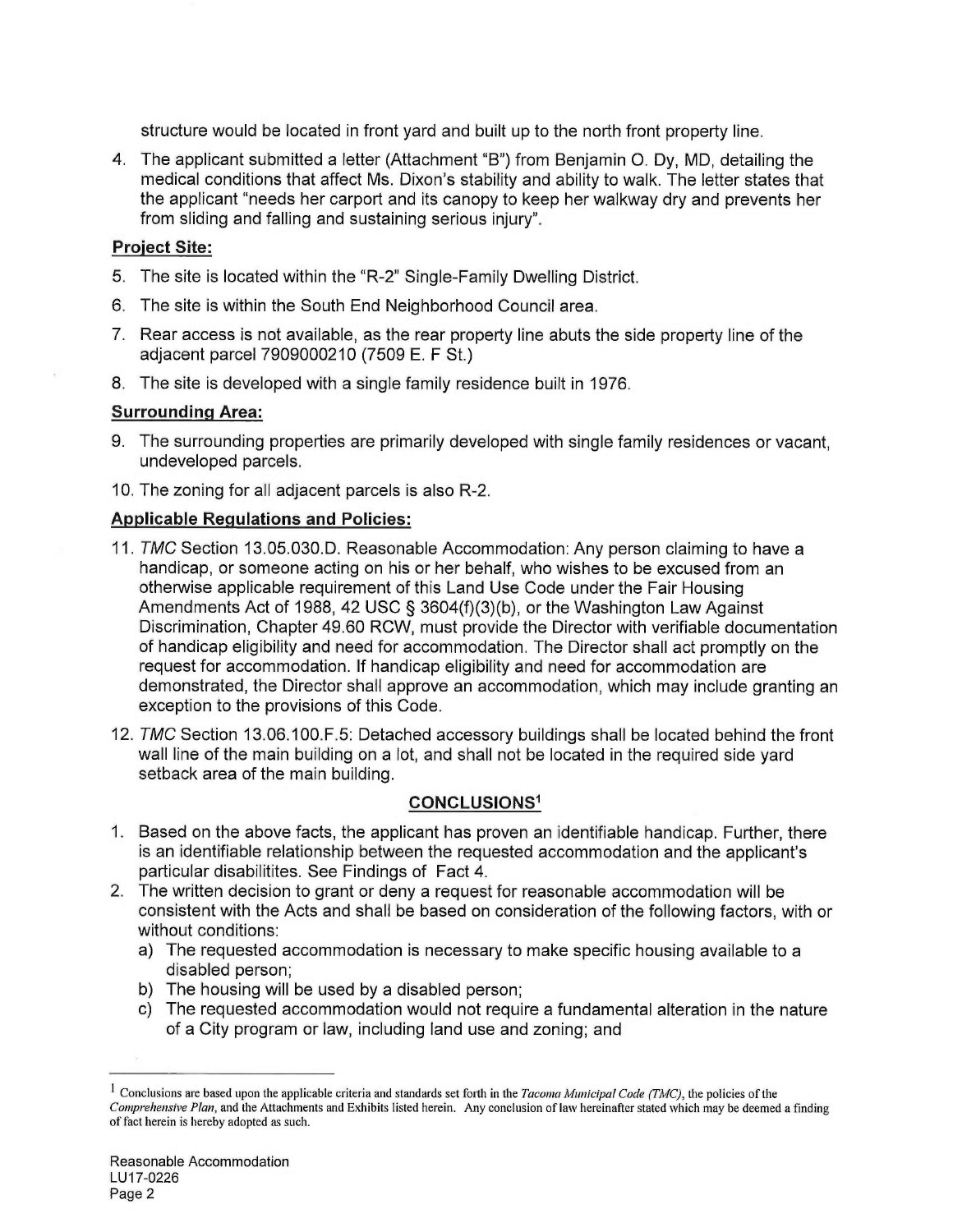d) The requested accommodation would not impose an undue financial or administrative burden on the City;

# **DECISION**

Based upon the above findings and conclusions, the request for a Reasonable Accommodation is approved, subject to the following conditions:

Conditions:

- 1. The proposal shall be developed substantially consistent with the attached site plan.
- 2. The applicant shall sign an Accomodation Agreement, prepared by the City of Tacoma, and said Agreement shall be recorded with the Pierce County Auditor. The Agreement shall stipulate that reasonable accommodation is granted and limited to the property owner, Mai Dixon.
- 3. The applicant shall apply for all necessary permit(s) for the carport. The applicant shall submit a copy of the recorded Accomodation Agreement and this decision with the permit application materials.
- 4. When the need for the reasonable accommodation ends, removal/demolition of the carport is required.

ORDERED this 27th day of December, 2017

> **Reter Huffman** Director, Planning and Development Services Department

FULL DECISION TRANSMITTED by first class mail to:

Mai Dixon, 606 E 75<sup>th</sup> St, Tacoma, WA 98404

Shelton Keys 6716 S. Madison St., Tacoma, WA 98409

SUMMARY OF DECISION TRANSMITTED by first class mail, e-mail and/or interoffice mail to the following:

All property owners within 100 feet of the subject site

South End Neighborhood Council

Neighborhood Planning Team Members: Brian Boudet, Ian Munce, and Carol Wolfe

PURSUANT TO RCW 36.70B.130, YOU ARE HEREBY NOTIFIED THAT AFFECTED PROPERTY OWNER(S) RECEIVING THIS NOTICE OF DECISION MAY REQUEST A **CHANGE IN VALUATION FOR PROPERTY TAX PURPOSES CONSISTENT WITH PIERCE**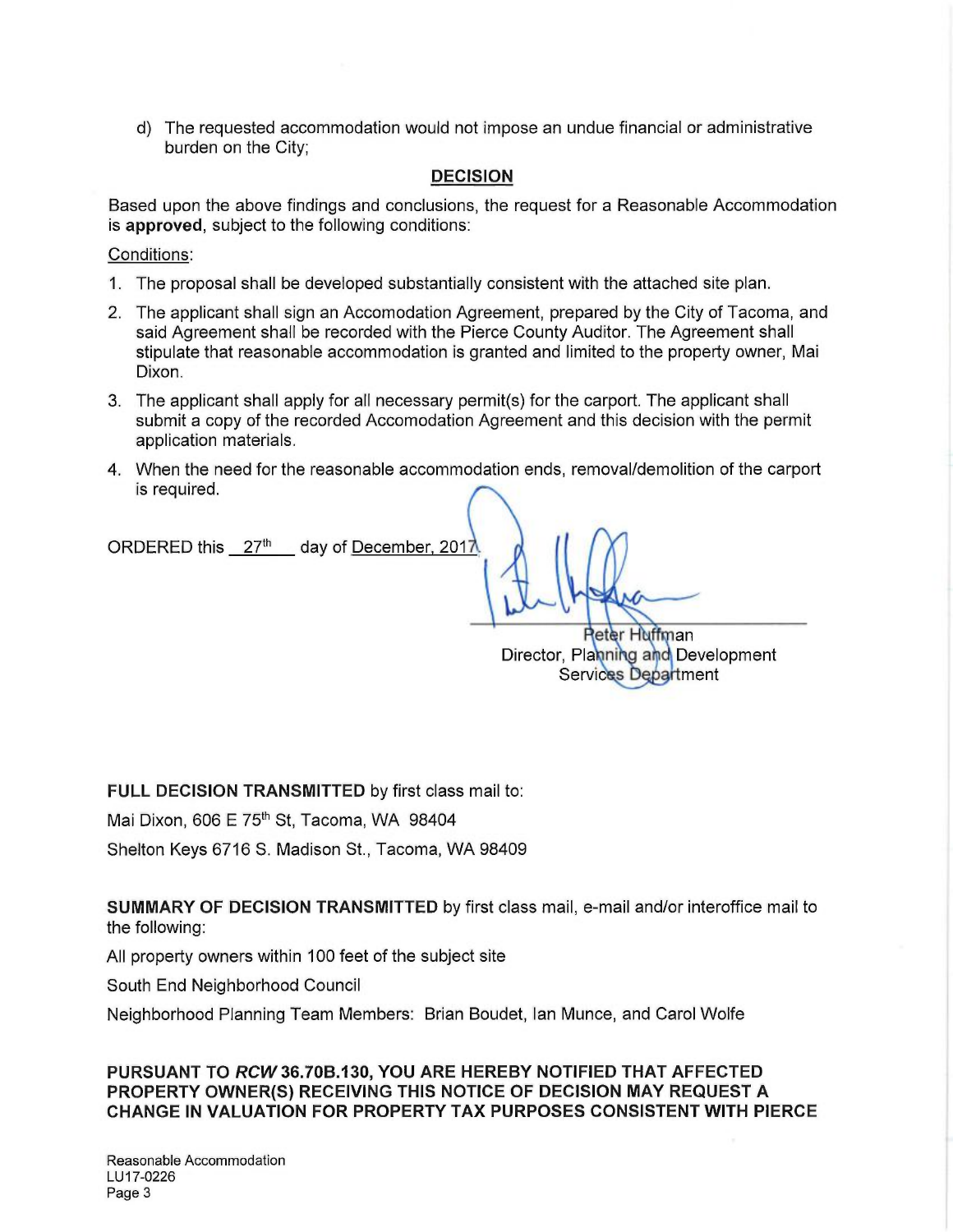COUNTY'S PROCEDURE FOR ADMINISTRATIVE APPEAL. TO REQUEST A CHANGE IN VALUE FOR PROPERTY TAX PURPOSES YOU MUST FILE WITH THE PIERCE COUNTY BOARD OF EQUALIZATION ON OR BEFORE JULY 1ST OF THE ASSESSMENT YEAR OR WITHIN 30 DAYS OF THE DATE OF NOTICE OF VALUE FROM THE ASSESSOR-TREASURER'S OFFICE. TO CONTACT THE BOARD CALL 253-798-7415 OR <WWW.CO.PIERCE.WA.US/BOE>.

 $\mathcal{L}(\mathcal{P})$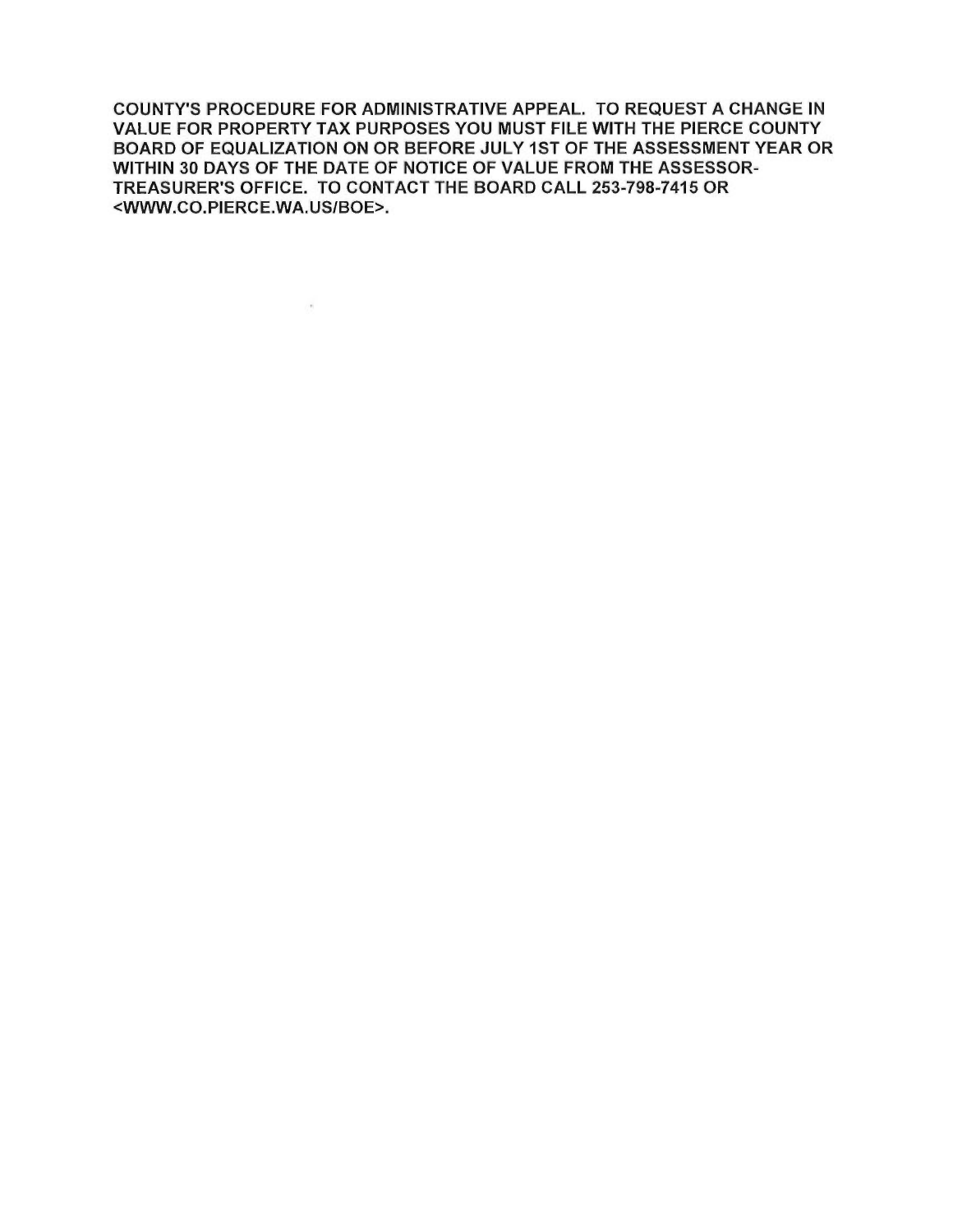# **APPEAL PROCEDURES**

Any request for RECONSIDERATION and/or any APPEALS must be submitted in the applicable manner as outlined below on or before January 10, 2018.

#### **RECONSIDERATION:**

Any person having standing under the ordinance governing this application and feeling that the decision of the Director is based on errors of procedure or fact may make a written request for review by the Director within fourteen (14) days of the issuance of the written order. This request shall set forth the alleged errors, and the Director may, after further review, take such further actions as deemed proper, and may render a revised decision. A request for RECONSIDERATION of the Director's decision in this matter must be filed in writing to the staff contact listed on the first page of this document.

#### **APPEAL TO HEARING EXAMINER:**

Any decision of the Director may be appealed by any aggrieved person or entity as defined in Section 13.05.050 of the Tacoma Municipal Code, within fourteen (14) days of the issuance of this decision, or within seven (7) days of the date of issuance of the Director's decision on a reconsideration, to appeal the decision to the Hearing Examiner.

An appeal to the Hearing Examiner is initiated by filing a Notice of Appeal accompanied by the required filing fee of \$332.46. Filing of the appeal shall not be complete until both the Notice of Appeal and required filing fee has been received. THE FEE SHALL BE REFUNDED TO THE APPELLANT SHOULD THE APPELLANT PREVAIL. (Pursuant to Section 2.09.020 of the Tacoma Municipal Code, fees for appeals shall be waived for qualifying senior citizens and persons who are permanently handicapped who are eligible for tax exemption because of financial status.)

The Notice of Appeal must be submitted in writing to the Hearing Examiner's Office, Seventh Floor, Tacoma Municipal Building, and shall contain the following:

- (1) A brief statement showing how the appellant is aggrieved or adversely affected.
- (2) A statement of the grounds for the appeal, explaining why the appellant believes the administrative decision is wrong.
- (3) The requested relief, such as reversal or modification of the decision.
- (4) The signature, mailing address and telephone number of the appellant and any representative of the appellant.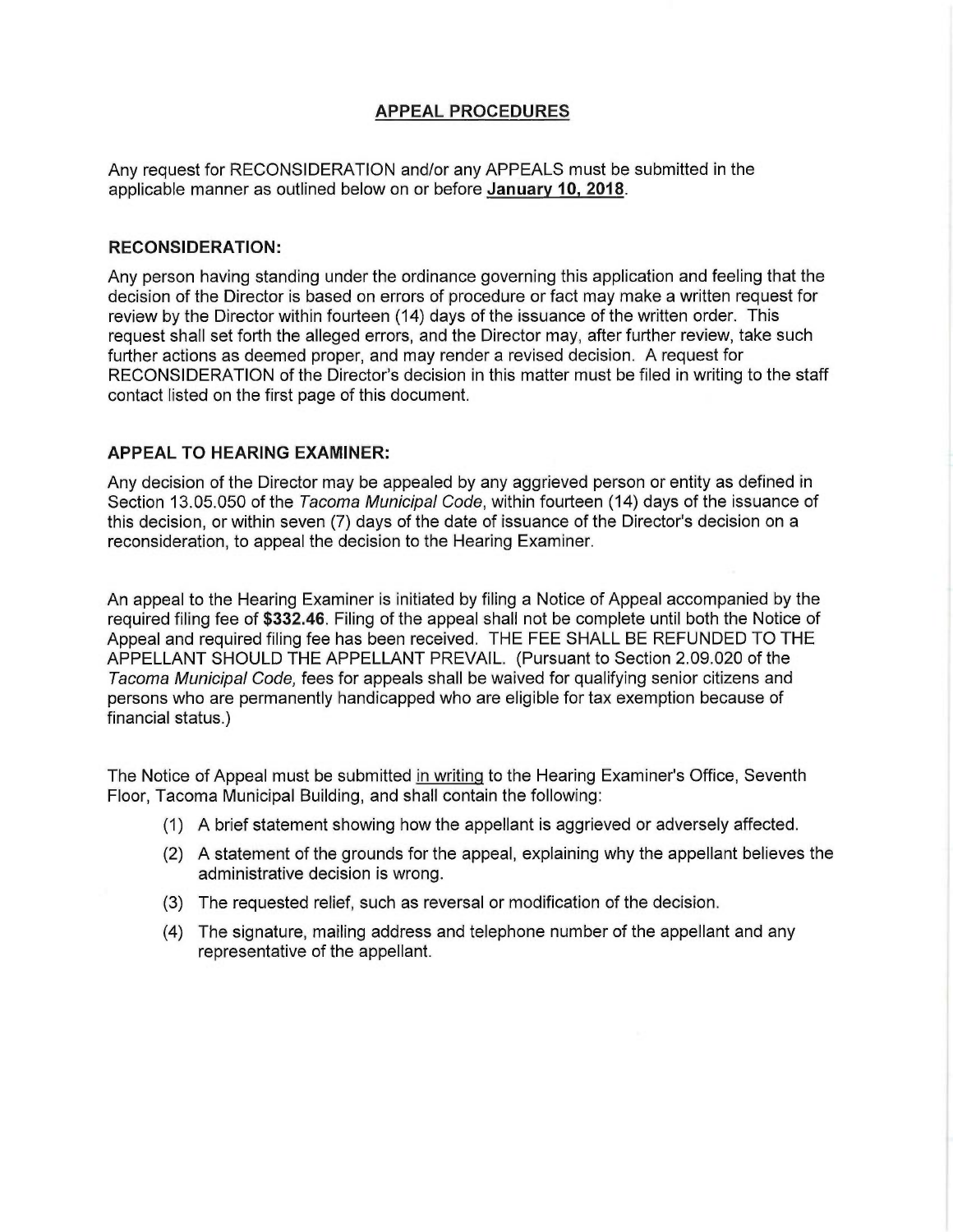# **Attachment A**

Site Plan